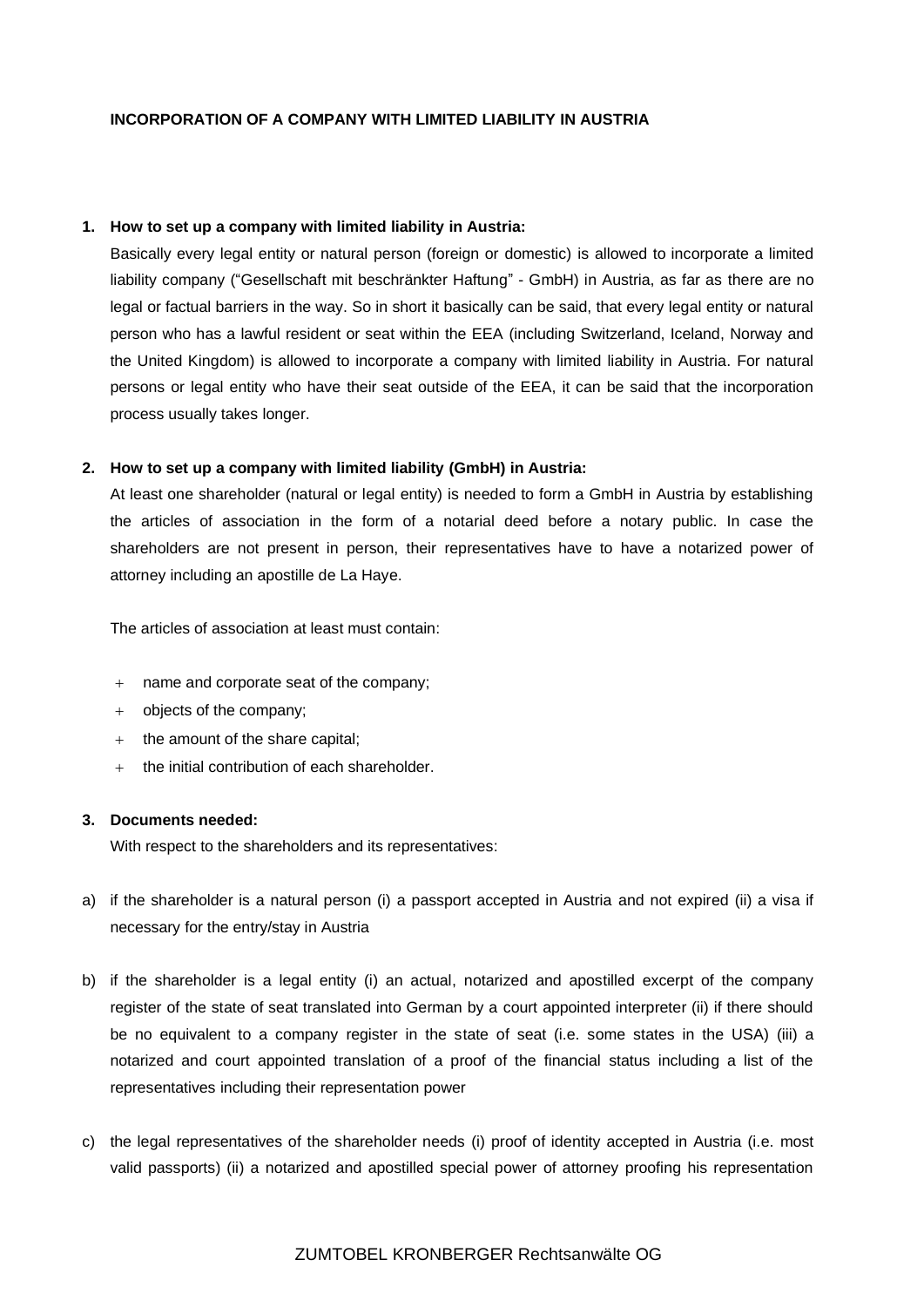power to act on behalf of the entity or natural person and providing him the authority to incorporate a GmbH in Austria an the name of the represented shareholder

## **4. Incorporation:**

The registration of the GmbH in the Commercial Register (*Firmenbuch*) constitutes the legal existence of the company. Once the GmbH-company has been established, it is possible that a shareholder transfers her/his share to the other shareholder, who then is the only shareholder of the GmbH. In such cases, the first shareholder often acts as a trustee of the other shareholder.

A founder or a shareholder can be an individual or a legal person, an Austrian or a foreign citizen or entity.

In the articles of association the founders determine the share capital of the company which may not be less than EUR 35.000,00. At least half of the stated share capital must be contributed in cash before registration in the commercial register. The rest may be paid later or at any time immediately upon request of the managing director(s). The contribution of every shareholder determines his interest in the company. The minimum contribution of a shareholder is EUR 70,00.

Contributions in kind are also possible, but at least half of the stated share capital has to be contributed in cash. After a formation audit a certified auditor describes the value of every contribution in kind. Assts, as opposed to cash contributions must be paid in full.

### **5. Obligatory Bodies:**

The managing board is one of the two obligatory bodies of a GmbH and consists of one or more managing directors appointed by the shareholders. The managing directors act for and represent the GmbH, e. g. by concluding contracts, preparing annual reports and financial statements etc. The shareholders themselves may take on the functions of managers, but it is also possible to hire third parties. The appointment of managers can be revoked by the shareholders. Furthermore the managing board, is bound by the decisions of the shareholders.

The second obligatory body is the shareholders meeting, which is the main decision-making body of the company. It appoints the managing directors and the supervisory body, decides on changes of the articles of association and on the distribution of profits, approves the annual report and releases the managing directors and the supervisory board from their liability.

In general a supervisory board may be established if the shareholders wish to do so. In some cases a supervisory board must be appointed, e. g. the GmbH has more than 50 shareholders and the share capital exceeds EUR 70.000,00 or the company has more than 300 employees or runs a specific business.